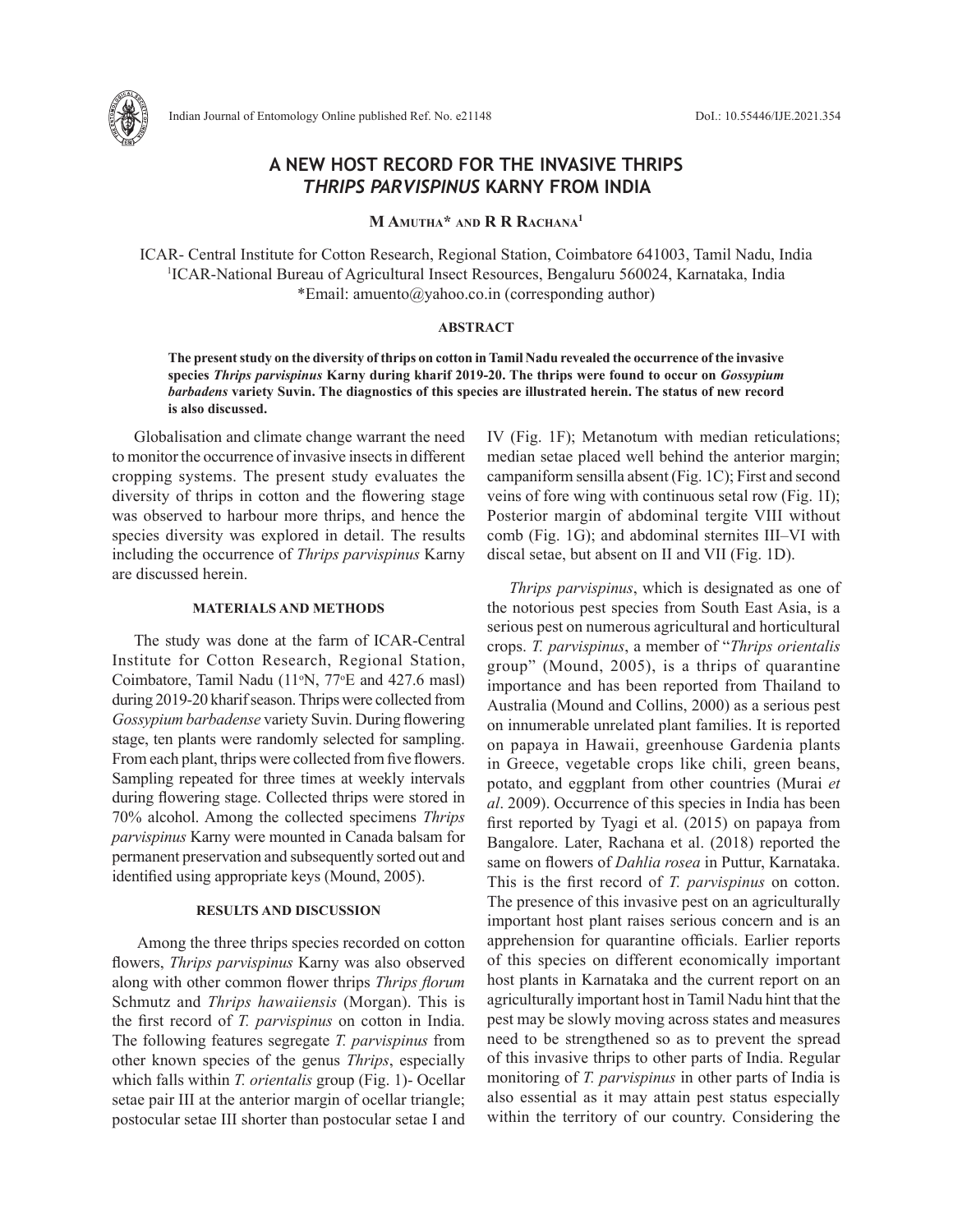

Fig. 1. *Thrips parvispinus*: A. Female; B. Antenna; C. Metanotum; D. Abdominal sternites II-VII; E. Pronotum; F. Head; G. Abdominal tergite VIII; H. Mesonotum; I. Fore wing